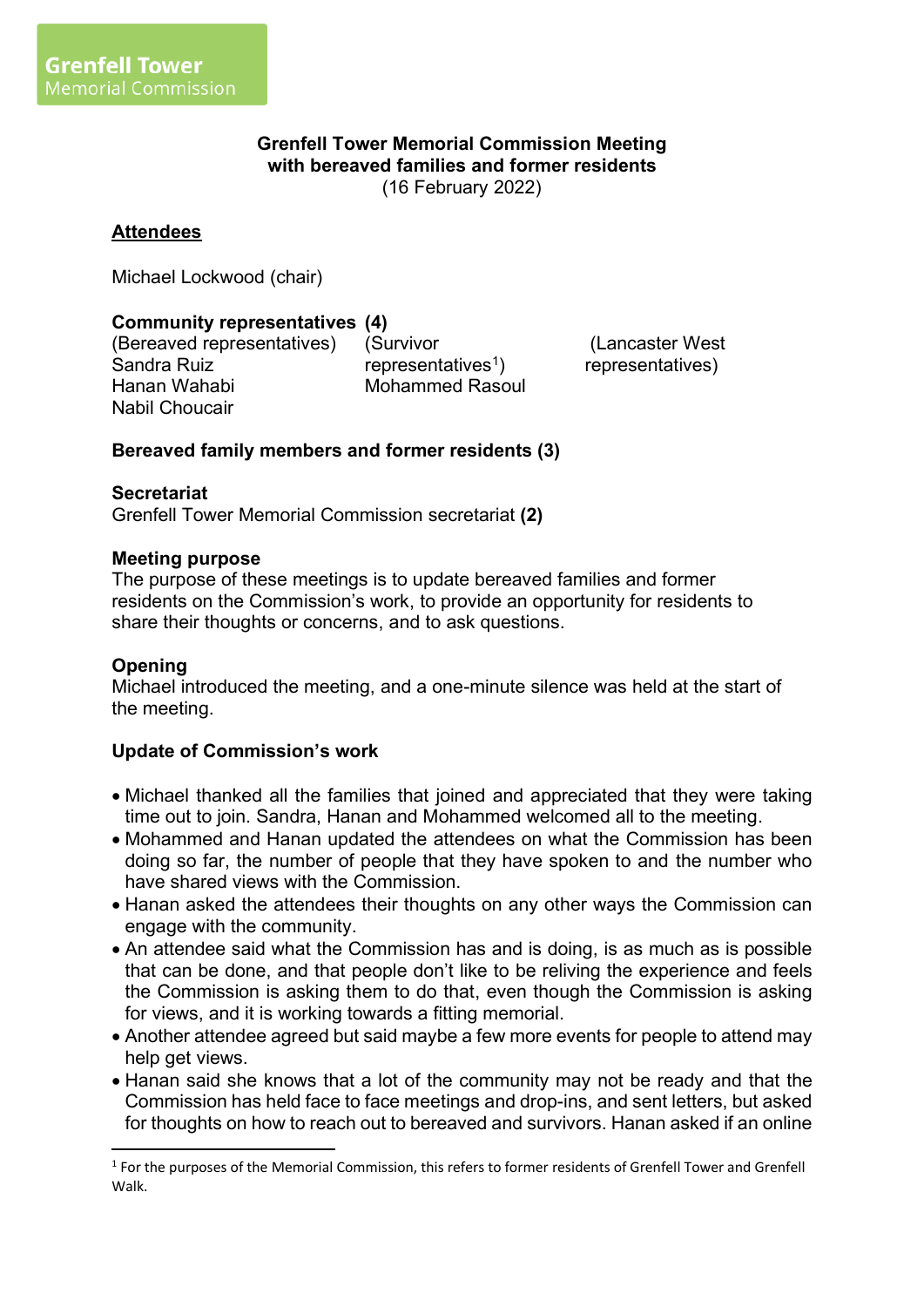questionnaire may be appropriate and asking them to complete this when they are ready to.

- An attendee said that questionnaires may not work, especially if too long, as these also open emotions, and that the Commission needs to be mindful of that if a questionnaire is sent out. The attendee added it's not what you say, it is the effect the question may have on the person reading it.
- Sandra said the face-to-face events are a priority for the Commission, as people feel able to communicate freely, but the Commission wanted also to reach out to people who didn't want to go to the face-face or online meetings and ensure that everyone is able to have a say.
- An attendee said that completing short surveys, maximum 10 questions, that are emailed to the community may be convenient and agreed with Hanan when she suggested completing the questionnaire whilst with a therapist.
- An attendee thanked the Commission for all the work and gave 100 per cent support. The attendee added that the Commission are reaching out as best as they can and that everyone has got an opportunity to speak, and people who are not may engage when they are ready.
- Nabil joined and said the focus needs to be five to eight questions and not too long and translated into different languages. Nabil continued and suggested that as some families do not want to, or have not engaged, a spokesperson to represent the family to voice any ideas may help. Sandra added that the community representatives are always available to take any views from anyone from the community.
- Hanan shared details about the tower site footprint with the attendees and the actual space that has been given for the purposes of a memorial. Hanan continued to share details about the themes that people have said they would like to see, for example names or images to show that loved ones are never forgotten, and a place to sit and reflect; a water feature was also a strong theme.
- Hanan asked everyone what their views were on involving elements of the tower, and Michael asked for views on ownership and control for the future. An attendee said there needs to be at least an element of the tower so that loved ones are remembered. Sandra added that a lot of views gathered were about the importance of visibility so people can remember. An attendee agreed and said some of the tower must remain and understood that for some families it is still traumatic, but that there needs to be a compromise.
- An attendee said the tower as it stands is very sensitive for so many people in the community and so their views will need to be considered. They suggested having a small monument, a replica of the building to remember the people on the different floors, and add the floor numbers.
- Another attendee agreed with Nabil that the bereaved should have the largest say on all of this. The attendee continued that a sculpture that is as high as five floors that imposes onto the community to show that the tower was there, or for the tower to look like it did before the fire, could be a way towards a compromise. The attendee added that the most important thing is that the bereaved have a fitting memorial for their loved ones and that, as a community, they get the support and help to be able to reach that place.
- Sandra said the Commission will be looking at different structures for ownership and share these with the community to see which is right for the memorial.
- Hanan asked if there were any ideas on how to involve the younger generation to come and engage. An attendee replied that as there are varying ages of children and